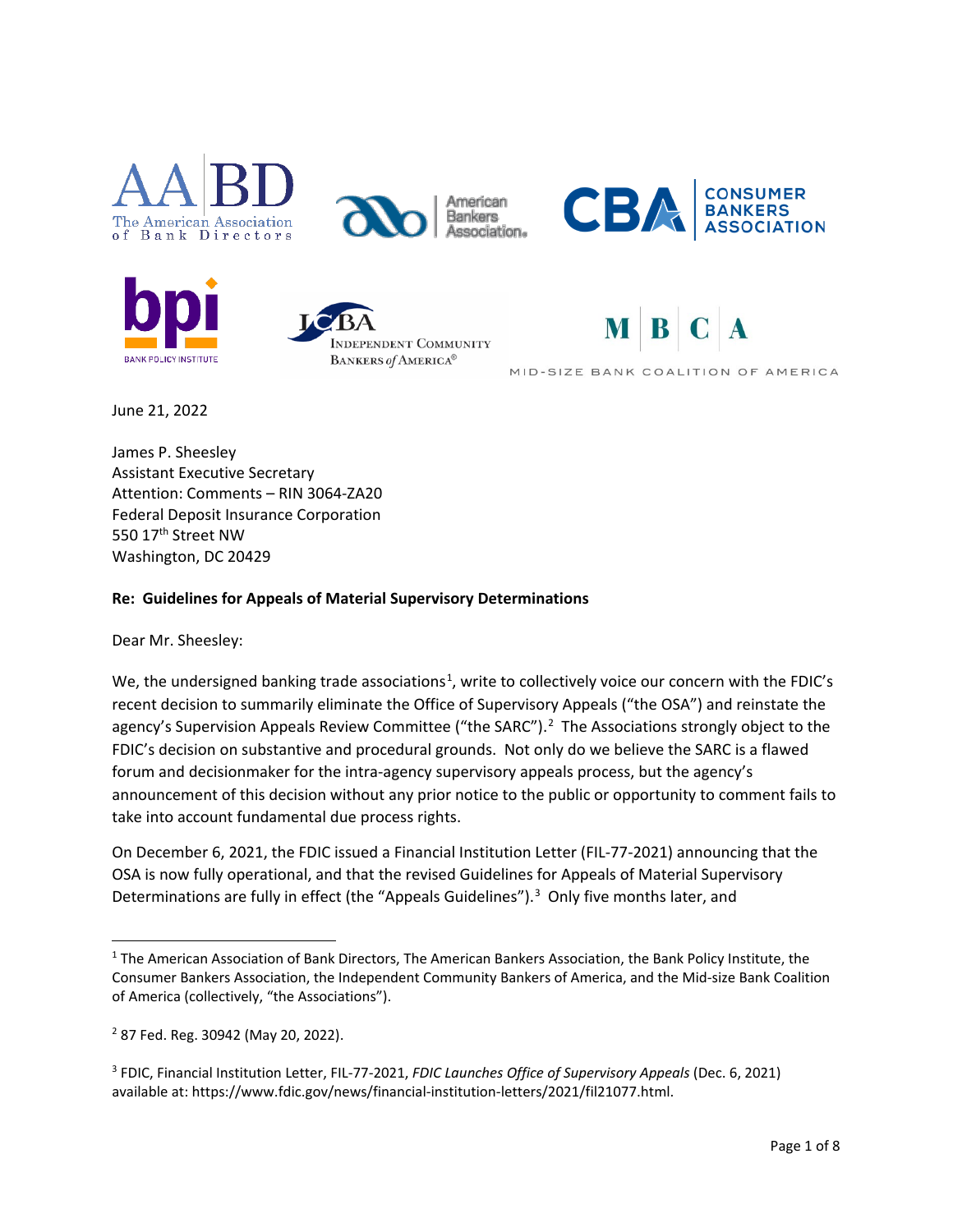notwithstanding the FDIC's multi-year efforts to establish, fund, staff, and operationalize the OSA, and the public's submission of comments two years ago that overwhelmingly supported the creation of the OSA as an alternative to the SARC, the FDIC Board eliminated the OSA. The OSA was disbanded by summary agenda vote at the Board's May 17, 2022 meeting without substantive discussion and without providing any advance public notice of its intended action.<sup>[4](#page-1-0)</sup> These actions are inconsistent with the "Trust through Transparency" initiatives the FDIC championed in recent years and are a significant and troubling departure from the FDIC's historical practice of promoting open dialogue through the notice and comment process, irrespective of administration. Furthermore, the FDIC's decision to eliminate the OSA, only five months after its implementation, and reconstitute the SARC was effective immediately and did not afford the public any opportunity to supply comments in advance. The FDIC opened this comment period to solicit feedback from the public only after the change had taken effect.

Plainly stated, opening a public comment period following an effective date does not appear to be a reasonable attempt to encourage input from all affected sources and take such feedback into account, especially in the absence of exigent circumstances that warrant immediate agency action. Nevertheless, the Associations strongly encourage the FDIC to reconsider its decision to eliminate the OSA.

#### **BACKGROUND**

Section 309(a) of the Riegle Community Development and Regulatory Improvement Act of 1994 ("Riegle Act")<sup>[5](#page-1-1)</sup> mandates that the FDIC establish an "independent intra-agency appellate process" to review material supervisory determinations. When Congress enacted the Riegle Act, it intended to protect the integrity of an intra-agency appeals process by expressly codifying safeguards to promote independent review and protect appellants from bias and retaliation by agency staff. For example, the Riegle Act requires that the FDIC's review must be conducted by an agency official who "does not directly or indirectly report to the agency official who made the material supervisory determination under review."<sup>[6](#page-1-2)</sup> Additionally, the FDIC is required to ensure "(1) any appeal of a material supervisory determination . . . is heard and decided expeditiously; and (2) appropriate safeguards exist for protecting the appellant from retaliation by agency examiners."[7](#page-1-3)

In 1995, the FDIC's Board of Directors adopted the Appeals Guidelines to implement the Riegle Act and establish the SARC as an oversight body composed of members: (1) the FDIC's Chairperson (as Chairperson of the SARC); (2) the Director of the Division of Supervision; (3) the Director of Compliance

<span id="page-1-0"></span><sup>&</sup>lt;sup>4</sup> As explained by the FDIC in its Sunshine Notice for the Board meeting, when an item is included on the Board's summary agenda, "no substantive discussion of the following items is anticipated. These matters will be resolved with a single vote unless a member of the Board of Directors requests that an item be moved to the discussion agenda." FDIC, *Sunshine Act Meeting,* (June 2, 2022) available at: https://www.fdic.gov/news/boardmatters/2022 /2022-05-17-notice.html.

<span id="page-1-1"></span> $5$  12 U.S.C. § 4806(a).

<span id="page-1-2"></span> $6$  12 U.S.C. § 4806(f)(2).

<span id="page-1-3"></span> $7$  12 U.S.C. § 4806(b).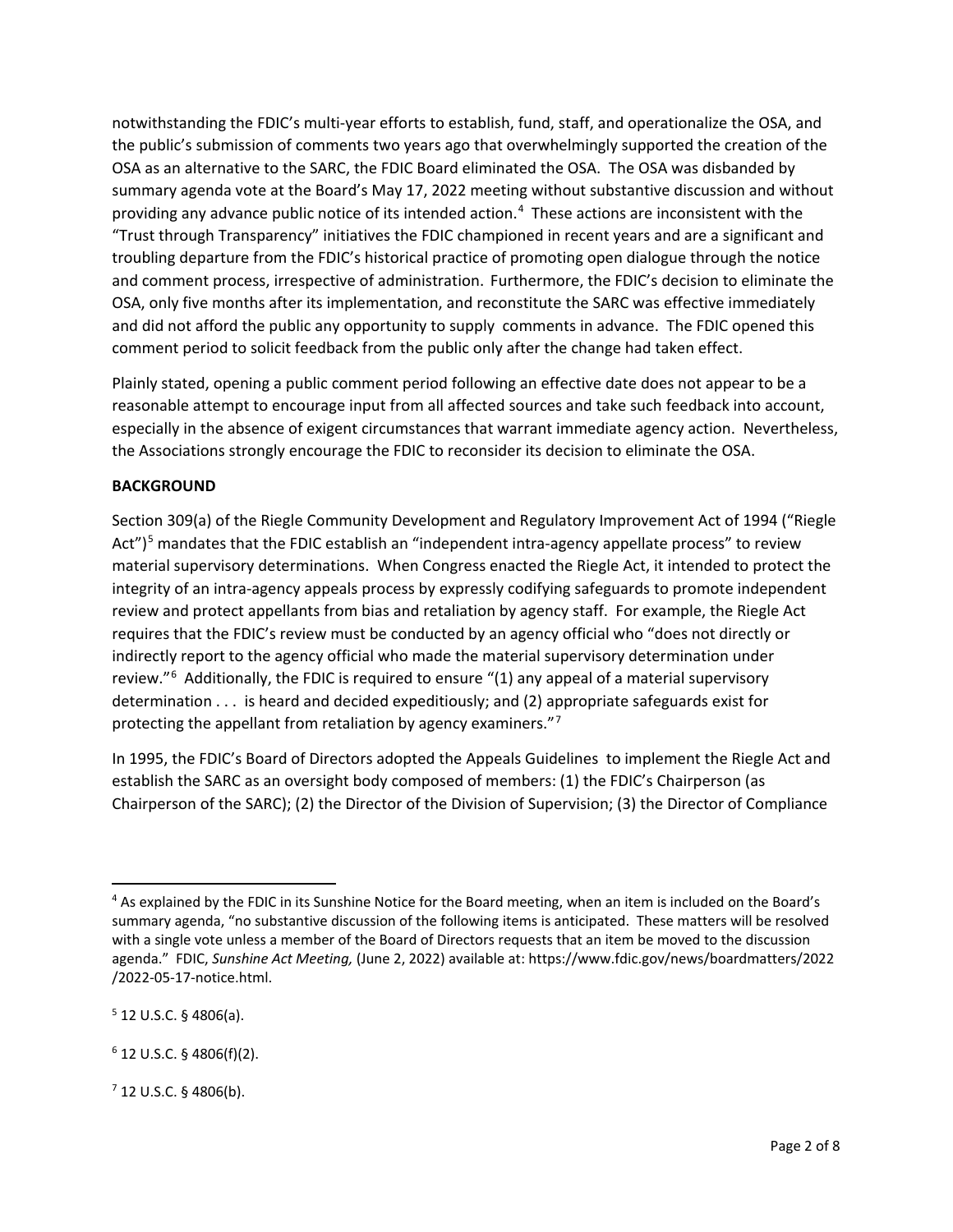and Consumer Affairs; (4) the FDIC Ombudsman; and (5) the General Counsel.<sup>[8](#page-2-0)</sup> However, in response to persistent criticisms that SARC's composition and processes were not fair and impartial, and therefore did not comply with the Riegle Act's requirements, the FDIC subsequently amended the Guidelines in 2004 to change the structure and composition of the SARC to consist of: (1) one of the FDIC's three inside directors (to serve as the SARC Chairperson); (2) one deputy or special assistant to each of the other two inside directors; and (3) the General Counsel (serving as a nonvoting member of the SARC)<sup>[9](#page-2-1)</sup>. The FDIC also amended the Guidelines in 2017 to more clearly articulate the circumstances in which an insured depository institution could appeal a formal enforcement action.<sup>[10](#page-2-2)</sup>

The criticisms of the SARC process continued, however, and in 2019, the FDIC began exploring potential, additional improvements to the supervisory appeals process and hosted in-person listening sessions in each of the FDIC's seven regions to solicit feedback on topics including: (1) perceived barriers to, or concerns about, resolving disagreements between bankers and the FDIC; (2) timeframes and procedures for pursuing reviews and appeals; (3) information publicly available on appeals and examination disagreements; and (4) composition of the SARC and opportunities to further enhance the independence of the appeals process.<sup>11</sup> In response to this feedback, and due to ongoing criticisms of the SARC, the FDIC published for comment a proposal to replace the SARC with the OSA as an independent, standalone office within the FDIC.<sup>[12](#page-2-4)</sup> The overwhelming sentiment of the commenters -86% of commenters, or 13 out of 15 commenters – supported the formation of the OSA to better promote independent supervisory reviews and bolster confidence in the process governing appeals of material supervisory determinations. Based on the strong and nearly unified public feedback the FDIC received through its listening sessions and notice and comment, the agency ultimately retired the SARC in favor of the OSA.<sup>13</sup>

After working for nearly eleven months to transition away from the SARC and to form a new, independent office, the FDIC published a Financial Institution Letter announcing the new OSA was fully operational, staffed, and prepared to begin reviewing and deciding appeals of material supervisory determinations.<sup>[14](#page-2-6)</sup> Five months later (less than half the time the agency devoted to create the office), the FDIC Board summarily voted to immediately dismantle the OSA and reconstitute a SARC. Notably, the

<span id="page-2-0"></span><sup>8</sup> 60 Fed. Reg. 15923, 15930 (Mar. 28, 1995).

<span id="page-2-2"></span><sup>10</sup> 82 Fed. Reg. 34522 (July 25, 2017).

<span id="page-2-3"></span><sup>11</sup> FDIC, FIL-52-2019, *Listening Sessions on Supervisory Appeals and Dispute Resolution Processes* (Sept. 24, 2019) available at: https://www.fdic.gov/news/financial-institution-letters/2019/fil19052.html.

<span id="page-2-4"></span><sup>12</sup> 85 Fed. Reg. 54377 (Sep. 1, 2020).

<span id="page-2-5"></span><sup>13</sup> 85 Fed. Reg. 15175 (March 17, 2020).

<span id="page-2-6"></span><sup>14</sup> FDIC, FIL-77-2021, *FDIC Launches Office of Supervisory Appeals*, (Dec. 6, 2021) available at: https://www.fdic.gov /news/financial-institution-letters/2021/fil21077.html. The FDIC has altered the attachment to the December 6, 2021 adoption of the OSA guidelines on its website by replacing the guidelines attached to the issuance at the time with the May 17, 2022 guidelines.

<span id="page-2-1"></span><sup>&</sup>lt;sup>9</sup> 69 Fed. Reg. 41479 (July 9, 2004).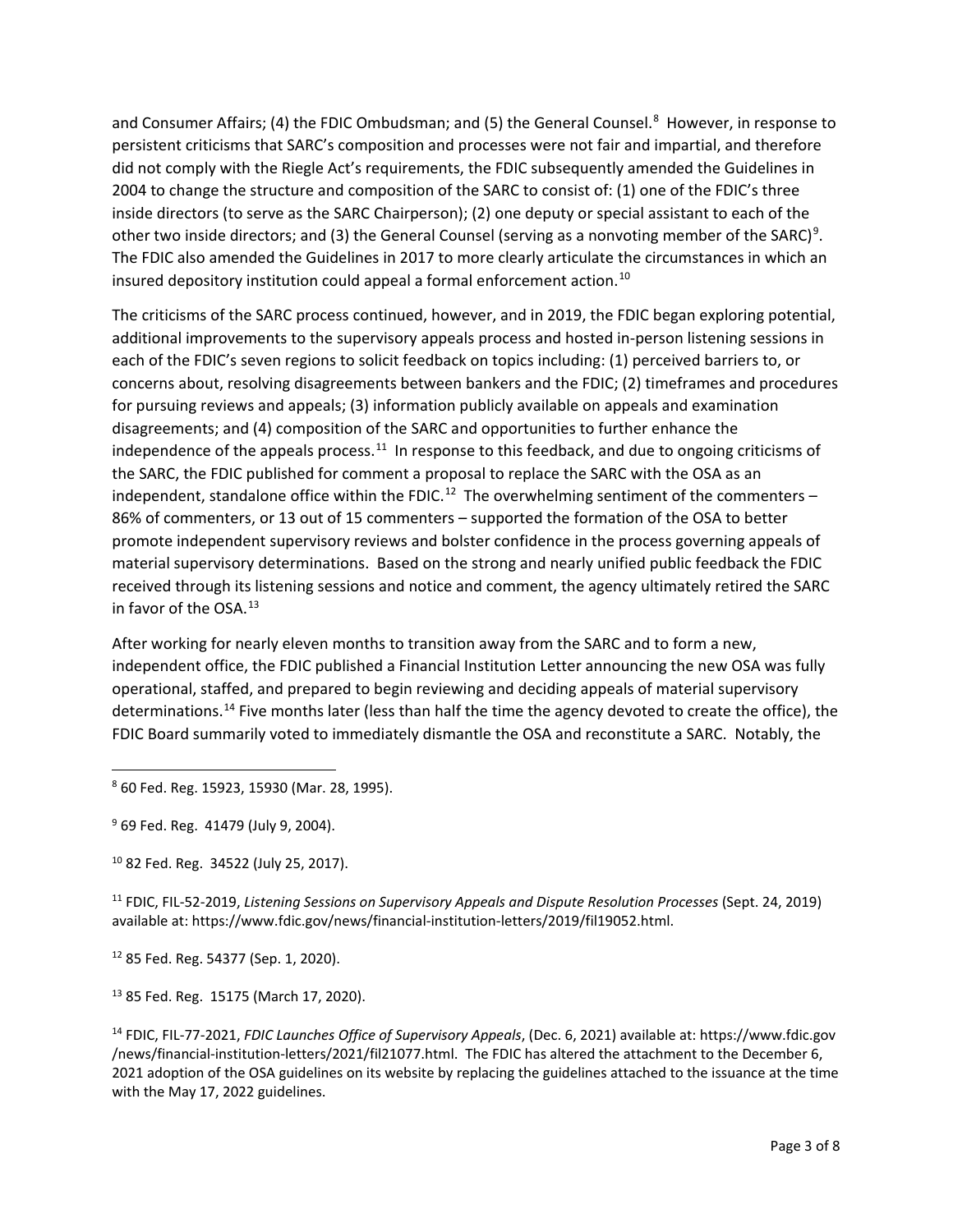memorandum and resolution regarding the amended Guidelines were not made available to the public in advance of the meeting and were included only in the Board's summary agenda.<sup>[15](#page-3-0)</sup> The FDIC did not publicly announce (via a press release or otherwise) or publicize the Board's significant action.[16](#page-3-1)  Subsequently, the FDIC opined only that the SARC is a "more sensible approach" and "from the standpoint of accountability, at the end of the day, we thought a board level committee was really the appropriate approach."<sup>17</sup>

## **I. The SARC has a long tradition of being an underutilized forum for supervisory appeals because it is not an independent or impartial decision-making body.**

During the decades in which the FDIC relied on the SARC to process and decide appeals of material supervisory determinations a remarkably small percentage of banks utilized the SARC review process. This fact has been made clear both by the FDIC and the FDIC's Office of Inspector General. Between 2017 and 2021, nine appeals were filed with the SARC out of 18,413 exams, an average of less than three appeals per year.<sup>[18](#page-3-3)</sup> Similarly, as discussed in the FDIC Office of Inspector General's 2012 report, "[a] total of 23 appeals were filed with the SARC during the 5-year period ended December 31, 2011."<sup>[19](#page-3-4)</sup> Between January 2012 and December 2016, only 17 appeals were filed.<sup>20</sup> Overall, in more than 13 years from January 2007 to 2020, 50 appeals were filed out of 111,516 exams.<sup>[21](#page-3-6)</sup> The low number of appeals submitted to the SARC during its multi-decade tenure is indicative of a flawed appeals process. When the FDIC conducted its 2019 listening sessions, the agency confirmed directly from participants that the SARC was underutilized due to "concerns about bankers' fear of retaliation by FDIC examiners, notwithstanding existing provisions in the Guidelines prohibiting such retaliation. This concern was

<span id="page-3-0"></span><sup>&</sup>lt;sup>15</sup> The FDIC did not provide active hyperlinks to the memorandum and resolution regarding the amended guidelines until after the Board meeting, and the FDIC did not otherwise publish these materials in advance of the meeting.

<span id="page-3-1"></span><sup>16</sup> https://www.fdic.gov/news/press-releases/2022/.

<span id="page-3-2"></span><sup>17</sup> FDIC, Quarterly Banking Profile, First Quarter 2022, available at: https://www.youtube.com/watch?v=Crlyv UaLeDY&t=17s.

<span id="page-3-3"></span><sup>18</sup> Jelena McWilliams, *Statement by FDIC Chairman Jelena McWilliams on the Request for Comment on Changes to Supervisory Appeals Process* (Aug. 21, 2020) available at: https://www.fdic.gov/news/speeches/2020/spaug2120 .html.

<span id="page-3-4"></span><sup>19</sup> FDIC Office of the Inspector General, *the FDIC's Examination Process for Small Community Banks*, AUD-20-11 (August 2012) available at: https://www.fdicoig.gov/sites/default/files/publications/12-011AUD.pdf.

<span id="page-3-6"></span><span id="page-3-5"></span><sup>20</sup> Jelena McWilliams, *Statement by FDIC Chairman Jelena McWilliams on the Request for Comment on Changes to Supervisory Appeals Process* (Aug. 21, 2020) available at: https://www.fdic.gov/news/speeches/2020/spaug2120 .html.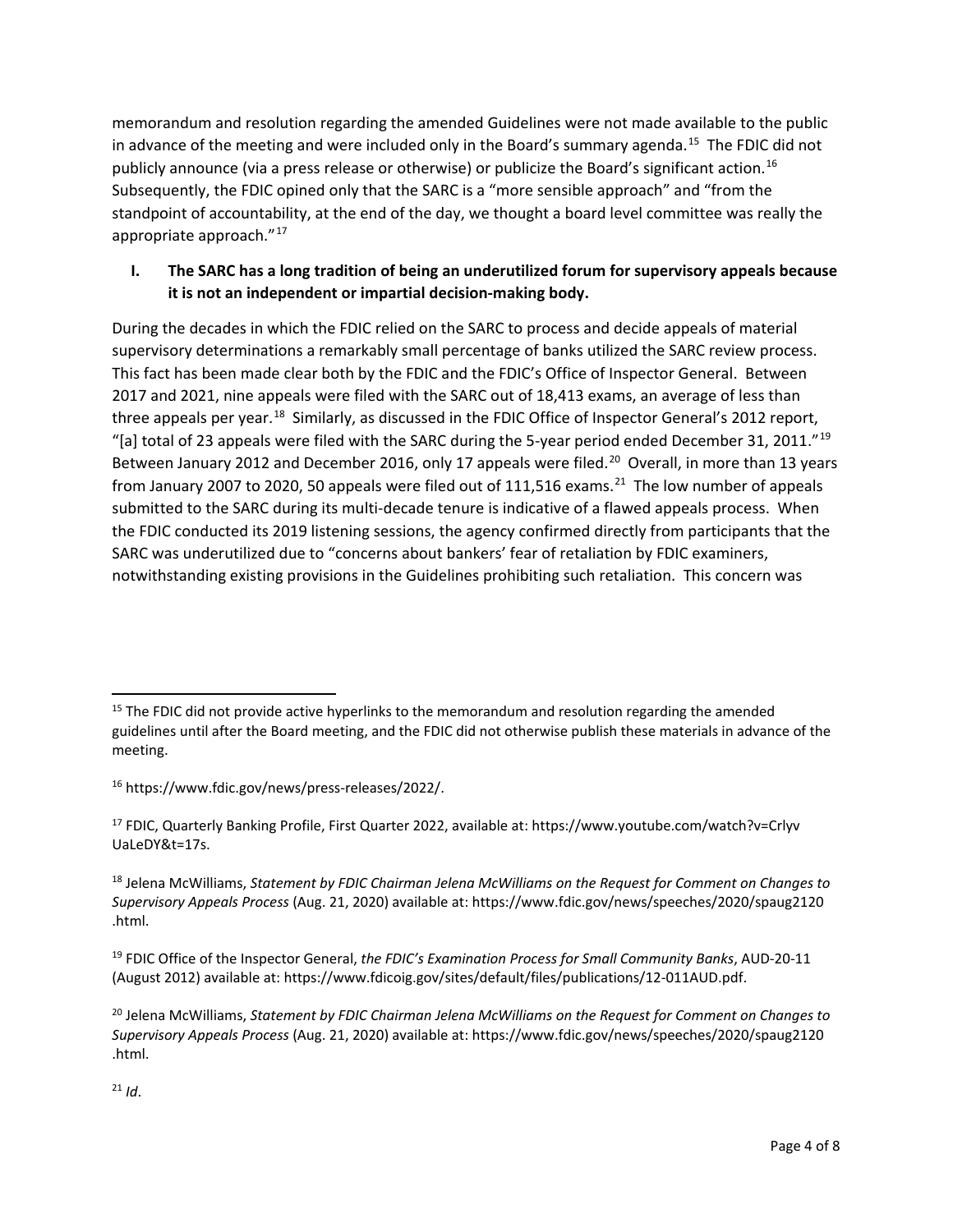cited as a basis for causing bankers to be reluctant to fully engage with the FDIC on material areas of disagreement."<sup>[22](#page-4-0)</sup>

A significant difference between the OSA and the SARC is that the OSA had the ability to make its determinations independent of influence by the FDIC's leadership. Along with the elimination of the OSA, critical due process protections, such as Guidelines that would have restricted *ex parte* communications between FDIC supervisory staff and the OSA, are also being eliminated.<sup>23</sup> The requirement that *ex parte* information be shared with both parties in the appeal is a fundamental right to assure that both parties are aware of information shared with the decision-maker and have an opportunity to respond, as appropriate. The members of the SARC can be expected to have an ongoing relationship with the examination staff making it difficult for the SARC to opine upon material supervisory matters with necessary objectivity and impartiality. Moreover, banks may not have a fair opportunity to present their case as they may not be aware of the entire factual basis for the FDIC initiating the material supervisory determination.

There are serious questions whether the SARC as currently constituted can operate in a fair and impartial manner, or fulfill the Riegle Act's mandate for independent review, when the most senior insiders of the agency are reviewing the actions of – and often interacting with – their subordinate examiners and scrutinizing the internal processes previously developed and/or approved by these same individuals. According to the FDIC's 2020 proposed revisions to the Guidelines, the OSA would help avoid "actual and perceived conflicts of interest" while also ensuring "that individuals deciding on appeals have relevant knowledge and expertise, and would facilitate a robust and responsive supervisory appeals process that will be consistent over time."<sup>[24](#page-4-2)</sup>

### **II. The FDIC has not sufficiently explained why the OSA could or should no longer function.**

In a memorandum that was not published to the FDIC website until after the meeting, the FDIC stated "restoration of the SARC will address staffing concerns inherent in the OSA's structure that *may* negatively affect the appellate process going forward. The OSA is staffed with reviewing officials hired for terms on a part-time, intermittent basis. These constraints *could* make it challenging to recruit and retain individuals with sufficient expertise and judgment to make final supervisory decisions on behalf of the agency. Inability to adequately staff the OSA *would* prevent the FDIC from fulfilling its statutory responsibility to expeditiously hear and decide appeals of material supervisory determinations. By contrast, vacancies on the SARC can be filled more promptly through existing internal processes . . . Reliance on existing staff rather than employees dedicated solely to the appeals function (even on a part-time basis) is also a more cost-effective use of the Deposit Insurance Fund, given the historically

<span id="page-4-2"></span><sup>24</sup> 85 Fed. Reg. 54377 (Sep. 1, 2020).

<span id="page-4-0"></span><sup>22</sup> 86 Fed. Reg. 6880, 6881 (Jan. 25, 2021).

<span id="page-4-1"></span> $2386$  Fed. Reg. 6880, 6883 (Jan. 15, 2021) ("The FDIC understands this concern and is addressing it in the final Guidelines by requiring that communications between the Office and either supervisory staff or the appealing institution, including materials submitted to the Office for review, are also shared with the other party to the appeal, subject to limitations on disclosure."); 86 FR 6880, 6887 ("Any communications between the Office and either supervisory staff or the appealing institution will be shared with the other party to the appeal, subject to limitations on disclosure").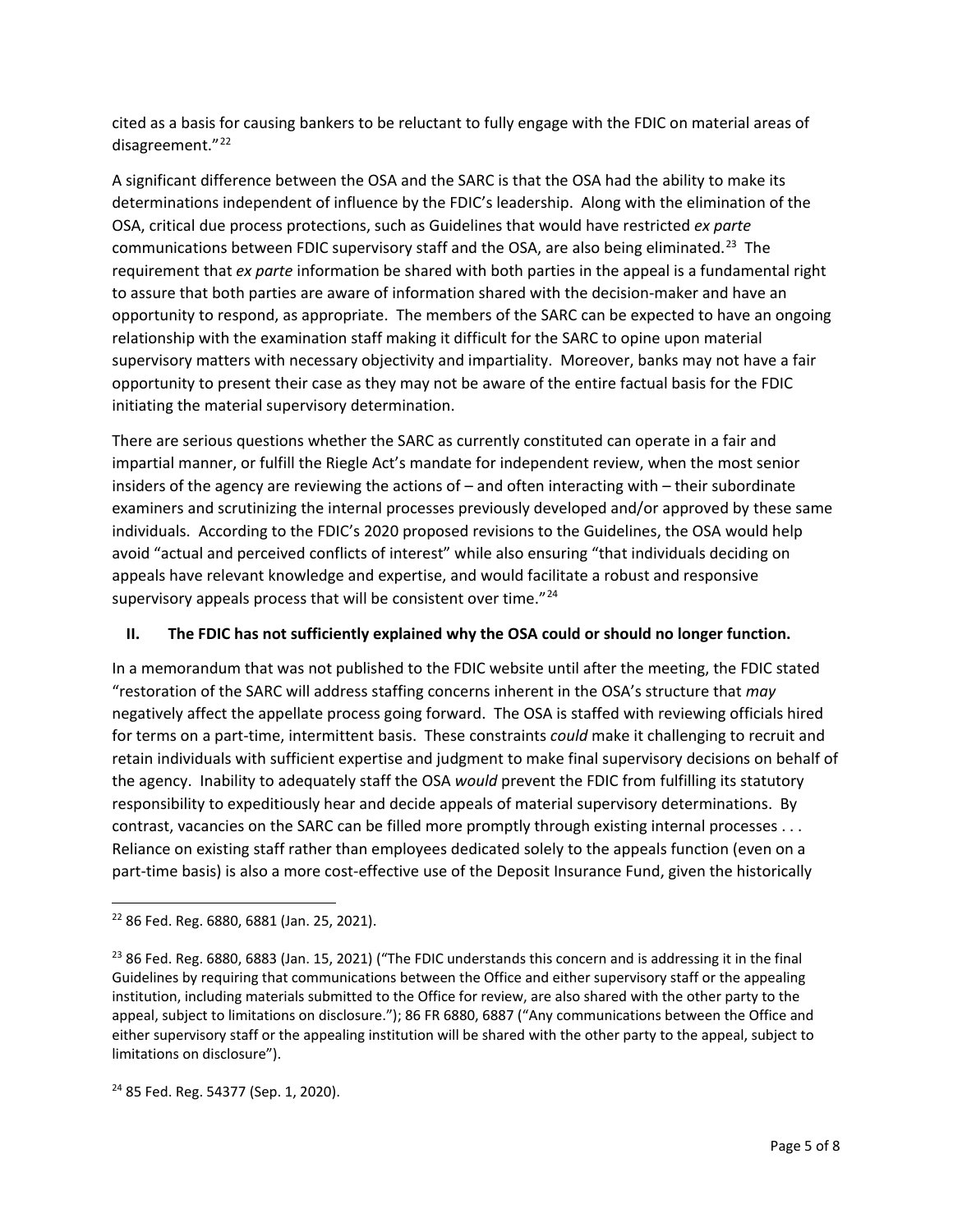infrequent nature of supervisory appeals." $^{25}$  $^{25}$  $^{25}$  Notably, the memorandum fails to address such issues as the low level of appeals under the SARC, widespread support for its replacement and, except in a conclusory fashion, the threshold issue of independence.

The memorandum lacks an evident factual basis to support the recommendation to eliminate the OSA, and no additional facts were supplied during the May 17, 2022 meeting to justify the Board's abrupt decision to restore a process that is not independent. For example, there is no discussion of an actual staffing shortage that negatively impacted the appellate process, or cited an actual difficulty in recruiting or retaining individuals with sufficient experience, or referenced specific budget constraints that warranted a more cost-effective approach. Each of the hypothetical concerns articulated in the memorandum was previously contemplated by public commentors and the FDIC, and thoughtfully deliberated by the agency when it finalized its 2021 amended Guidelines. Therefore, even if the FDIC were experiencing a staffing shortage only five months after fully operationalizing the office, the FDIC could have referred to any number of alternative solutions it considered in establishing the OSA rather than eliminating the Office entirely. For example, the FDIC could have chosen to form a pool of qualified individuals who could readily fill vacancies in the Office on an as-needed basis. Alternatively, the FDIC could have chosen to broaden the criteria for qualified individuals who could serve in the Office. Or the FDIC could have chosen to fund OSA staff on a part-time or hourly contractual basis rather than full-time basis. The FDIC could and should have explored alternatives.

# **III. The FDIC should resurrect the OSA, or at a minimum delay action on the SARC to allow for a notice and comment period and the adoption of measures to provide for greater due process, independence and the avoidance of discouragement of use of the appellate process.**

Examiners are often asked to make complex judgments on matters such as loan quality and the capabilities of management and the board. They cannot be expected to always get it right and if they are wrong, the consequences to banks can be severe. The FDIC and the industry have a common interest in getting examination results right and having banks trust the appeals process.

The memorandum prepared in advance of the May 17 FDIC board meeting neither acknowledges the weaknesses in the SARC that the FDIC itself highlighted during its extensive review on the topic over the course of several years, nor does it explain how the FDIC is attempting to further enhance the independence and effectiveness of the SARC notwithstanding that the administrative record clearly showed it is a seldom-used appeals process in need of refinement.

The rights to appeal government actions and have those appeals adjudicated by a fair and impartial decisionmaker are essential, foundational tenets of due process. We urge the FDIC to re-adopt the carefully considered and then hastily replaced OSA. At the very least, the FDIC should delay action until there is a comment period where the public has a legitimate opportunity to express its views and the FDIC clearly explains its rationale for its decisions. If the FDIC nonetheless insists on moving forward, we believe that changes should be made to provide greater independence and avoid inappropriate discouragement of use of the appellate process.

<span id="page-5-0"></span><sup>25</sup> Memo. from Harrel Pettway, General Counsel, to the Board of Directors, *Amendments to the Guidelines for Appeals of Material Supervisory Determinations* (May 17, 2022) available at: https://www.fdic.gov/news/boardmatters/2022/2022-05-17-notice-sum-b-mem.pdf (emphasis added).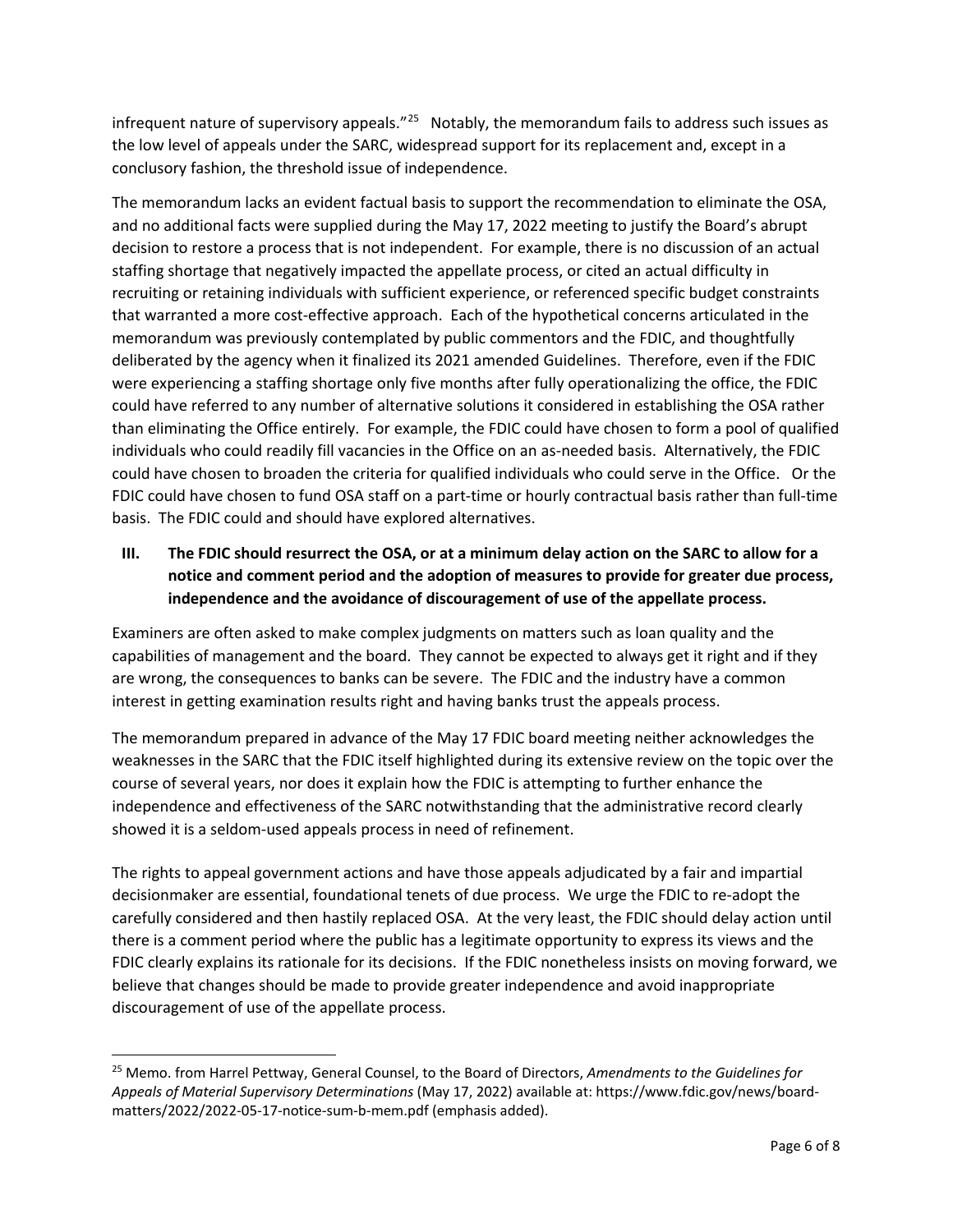Sincerely,

Don't Bour

David Baris President American Association of Bank Directors

\_\_\_\_\_\_\_\_\_\_\_\_\_\_\_\_\_\_\_\_\_\_\_\_\_\_\_\_\_\_\_\_\_\_\_\_

David Androphy

David Androphy Senior Manager Prudential Regulation & Asset Management American Bankers Association

\_\_\_\_\_\_\_\_\_\_\_\_\_\_\_\_\_\_\_\_\_\_\_\_\_\_\_\_\_\_\_\_\_\_\_\_

\_\_\_\_\_\_\_\_\_\_\_\_\_\_\_\_\_\_\_\_\_\_\_\_\_\_\_\_\_\_\_\_\_\_\_\_

Grago Koromsky

Gregg Rozansky Senior Vice President Senior Associate General Counsel Bank Policy Institute

 $\int \frac{d^2y}{dx^2}$ 

David Pommerehn General Counsel & Senior Vice President Consumer Bankers Association

\_\_\_\_\_\_\_\_\_\_\_\_\_\_\_\_\_\_\_\_\_\_\_\_\_\_\_\_\_\_\_\_\_\_\_\_

\_\_\_\_\_\_\_\_\_\_\_\_\_\_\_\_\_\_\_\_\_\_\_\_\_\_\_\_\_\_\_\_\_\_\_\_

Jenna Burke Senior Vice President Senior Regulatory Counsel Independent Community Bankers of America

\_\_\_\_\_\_\_\_\_\_\_\_\_\_\_\_\_\_\_\_\_\_\_\_\_\_\_\_\_\_\_\_\_\_\_\_

Brent Tjarks Executive Director Mid-size Bank Coalition of America